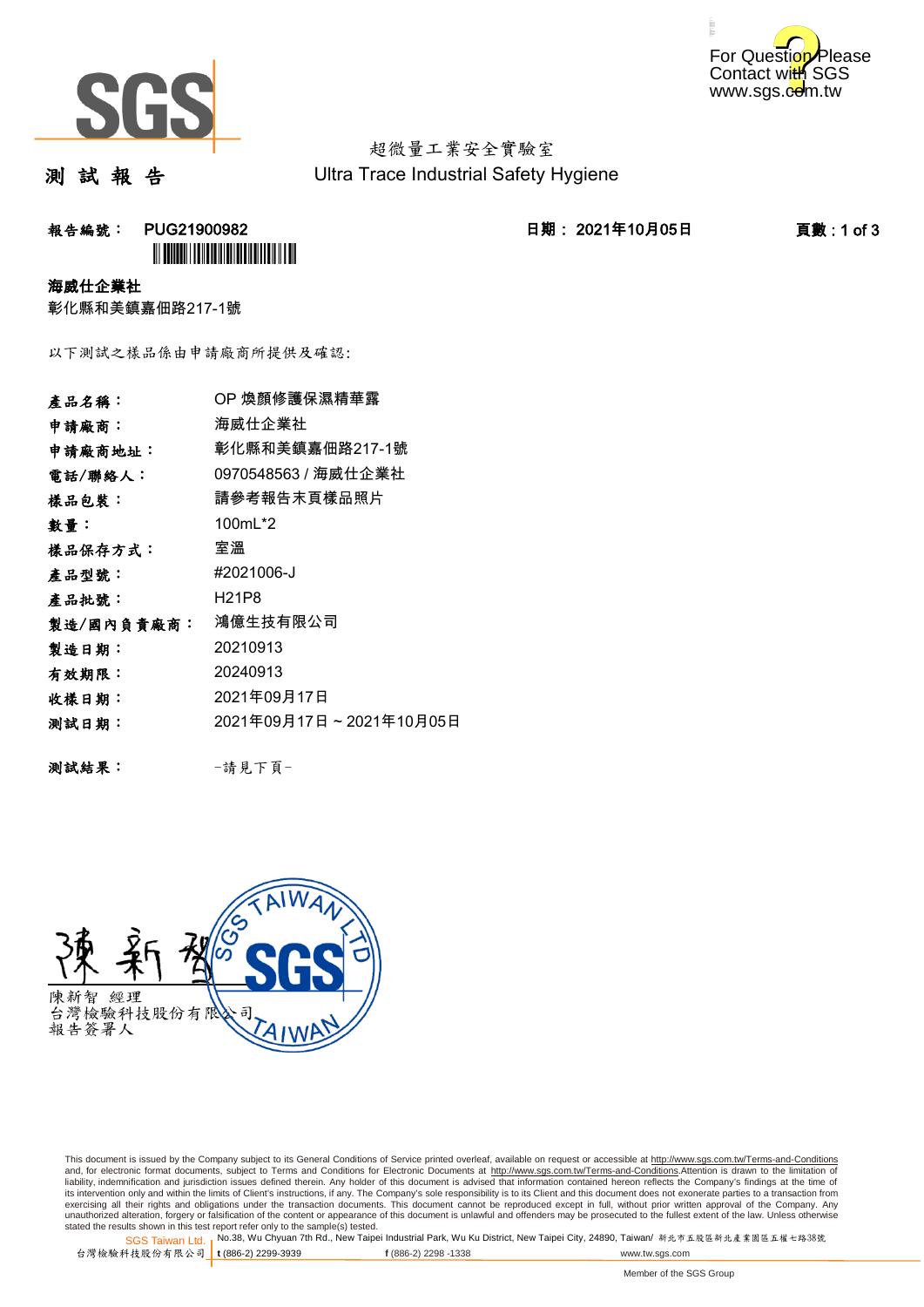

## 超微量工業安全實驗室 Ultra Trace Industrial Safety Hygiene

測 試 報 告

**報告編號: PUG21900982 - PUG21900982 - PUG21900982 - PUG215 - PUG21900982** - PUG215 - PUG21900982 - PUG

<u>III DININI ILI DININI ILI DININI ILI DI</u>

海威仕企業社

彰化縣和美鎮嘉佃路217-1號

## 測試結果:

| 测試項目     | CAS NO.   | 测試方法                                                 | 測試<br>結果 | 定量/偵測<br>極限 | 單位         |
|----------|-----------|------------------------------------------------------|----------|-------------|------------|
| 砷        | 7440-38-2 | 本測試依實驗室內部方法(TESP-UG-0435),<br>以感應耦合電漿光譜儀(ICP/OES)檢測。 | N.D.     | 1.00        | ppm(mg/kg) |
| 汞        | 7439-97-6 |                                                      | N.D.     | 1.00        | ppm(mg/kg) |
| 鉛        | 7439-92-1 |                                                      | N.D.     | 1.00        | ppm(mg/kg) |
| 鎘        | 7440-43-9 |                                                      | N.D.     | 1.00        | ppm(mg/kg) |
| #金黃色葡萄球菌 |           | 衛生福利部食品藥物管理署109.07.28公布建<br>議檢驗方法-化粧品中微生物檢驗方法檢測。     | 陰性       |             |            |
| #大腸桿菌    |           |                                                      | 陰性       |             |            |
| #綠膿桿菌    |           |                                                      | 陰性       |             |            |

備註:

1.測試報告僅就委託者之委託事項提供測試結果,不對產品合法性做判斷。

2.本測試報告之所有檢驗內容,均依委託事項執行檢驗,如有不實,願意承擔完全責任。

3.本報告不得分離,分離使用無效。

4.若該測試項目屬於定量分析則以「定量極限」表示;若該測試項目屬於定性分析則以「偵測極限」表示。

5.低於定量極限/偵測極限之測定值以「N.D.」或「 陰性」表示。微生物測試低於定量極限以「<定量極限值」表示。

6.測試項目名稱旁有加#者,為通過衛生福利部食品藥物管理署認證項目,且依認證之檢驗方法執行檢驗。

7.衛生福利部公告之化粧品中微生物檢驗方法涵蓋好氣性生菌數、大腸桿菌、金黃色葡萄球菌及綠膿桿菌,

 綠膿桿菌、大腸桿菌不得檢出。 若測試報告上之測試項目有欠缺者,即代表送檢客戶僅依其需求委託檢測。 8.微生物限量:依據衛生署108.05.30衛授食字第1081601764號公告化粧品微生物容許基準:總生菌數:嬰兒用、 眼部圍用及使用於接觸黏膜部位之化粧品<100 CFU/g或mL, 其他類化粧品<1000 CFU/g或mL。金黃色葡萄球菌、

9.依108.05.30 衛授食字第1081601760號公告,如化粧品於製造過程中技術上無法避免,致含自然殘留微量之 重金屬殘留時,則其最終製品中所含汞不超過1ppm,砷不超過3ppm,鉛不超過10ppm,鎘不超過5ppm。

- END -

This document is issued by the Company subject to its General Conditions of Service printed overleaf, available on request or accessible at http://www.sgs.com.tw/Terms-and-Conditions and, for electronic format documents, subject to Terms and Conditions for Electronic Documents at http://www.sgs.com.tw/Terms-and-Conditions.Attention is drawn to the limitation of liability, indemnification and jurisdiction issues defined therein. Any holder of this document is advised that information contained hereon reflects the Company's findings at the time of<br>its intervention only and within t exercising all their rights and obligations under the transaction documents. This document cannot be reproduced except in full, without prior written approval of the Company. Any<br>unauthorized alteration, forgery or falsifi

SGS Taiwan Ltd. 1 stated the results shown in this test report refer only to the sample(s) tested.<br>Stated the results shown in this test report refer only to the sample(s) tested.